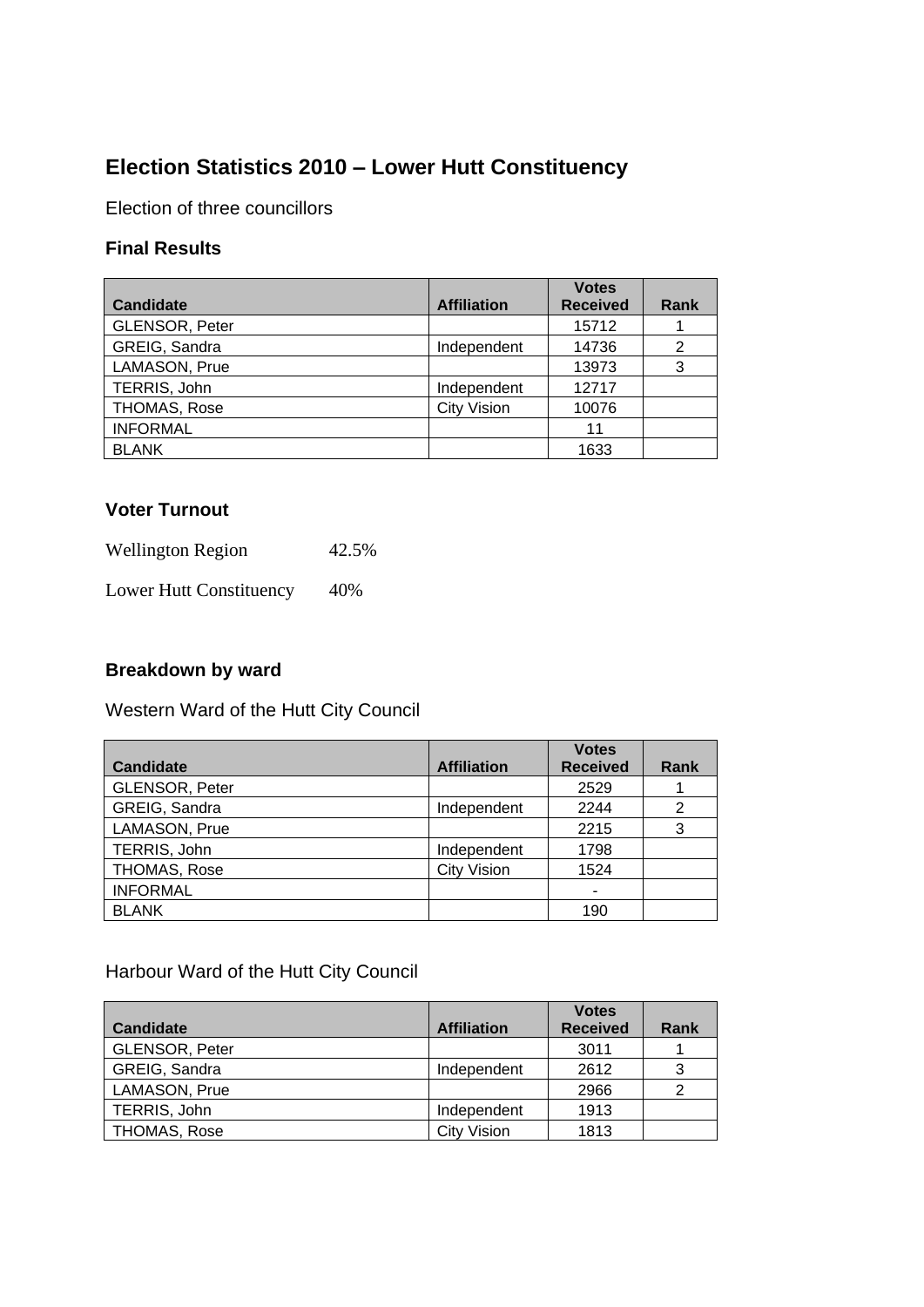| <b>INFORMAL</b> |     |  |
|-----------------|-----|--|
| .ank<br>- Bl    | 353 |  |

## Northern Ward of the Hutt City Council

|                       |                    | <b>Votes</b>    |      |
|-----------------------|--------------------|-----------------|------|
| <b>Candidate</b>      | <b>Affiliation</b> | <b>Received</b> | Rank |
| <b>GLENSOR, Peter</b> |                    | 2058            |      |
| GREIG, Sandra         | Independent        | 1970            |      |
| LAMASON, Prue         |                    | 1758            |      |
| TERRIS, John          | Independent        | 1980            | 2    |
| THOMAS, Rose          | <b>City Vision</b> | 1380            |      |
| <b>INFORMAL</b>       |                    |                 |      |
| <b>BLANK</b>          |                    | 187             |      |

## Central Ward of the Hutt City Council

|                  |                    | <b>Votes</b>    |      |
|------------------|--------------------|-----------------|------|
| <b>Candidate</b> | <b>Affiliation</b> | <b>Received</b> | Rank |
| GLENSOR, Peter   |                    | 3295            |      |
| GREIG, Sandra    | Independent        | 2928            | 2    |
| LAMASON, Prue    |                    | 2678            | 3    |
| TERRIS, John     | Independent        | 2459            |      |
| THOMAS, Rose     | <b>City Vision</b> | 2022            |      |
| <b>INFORMAL</b>  |                    |                 |      |
| <b>BLANK</b>     |                    | 274             |      |

## Eastern Ward of the Hutt City Council

|                       |                    | <b>Votes</b>    |      |
|-----------------------|--------------------|-----------------|------|
| <b>Candidate</b>      | <b>Affiliation</b> | <b>Received</b> | Rank |
| <b>GLENSOR, Peter</b> |                    | 2536            |      |
| GREIG, Sandra         | Independent        | 2259            | 2    |
| LAMASON, Prue         |                    | 2233            | 3    |
| TERRIS, John          | Independent        | 2069            |      |
| THOMAS, Rose          | <b>City Vision</b> | 1719            |      |
| <b>INFORMAL</b>       |                    | 6               |      |
| <b>BLANK</b>          |                    | 172             |      |

## Wainuiomata Ward of the Hutt City Council

| <b>Candidate</b>      | <b>Affiliation</b> | <b>Votes</b><br><b>Received</b> | Rank |
|-----------------------|--------------------|---------------------------------|------|
| <b>GLENSOR, Peter</b> |                    | 2283                            |      |
| <b>GREIG, Sandra</b>  | Independent        | 2723                            |      |